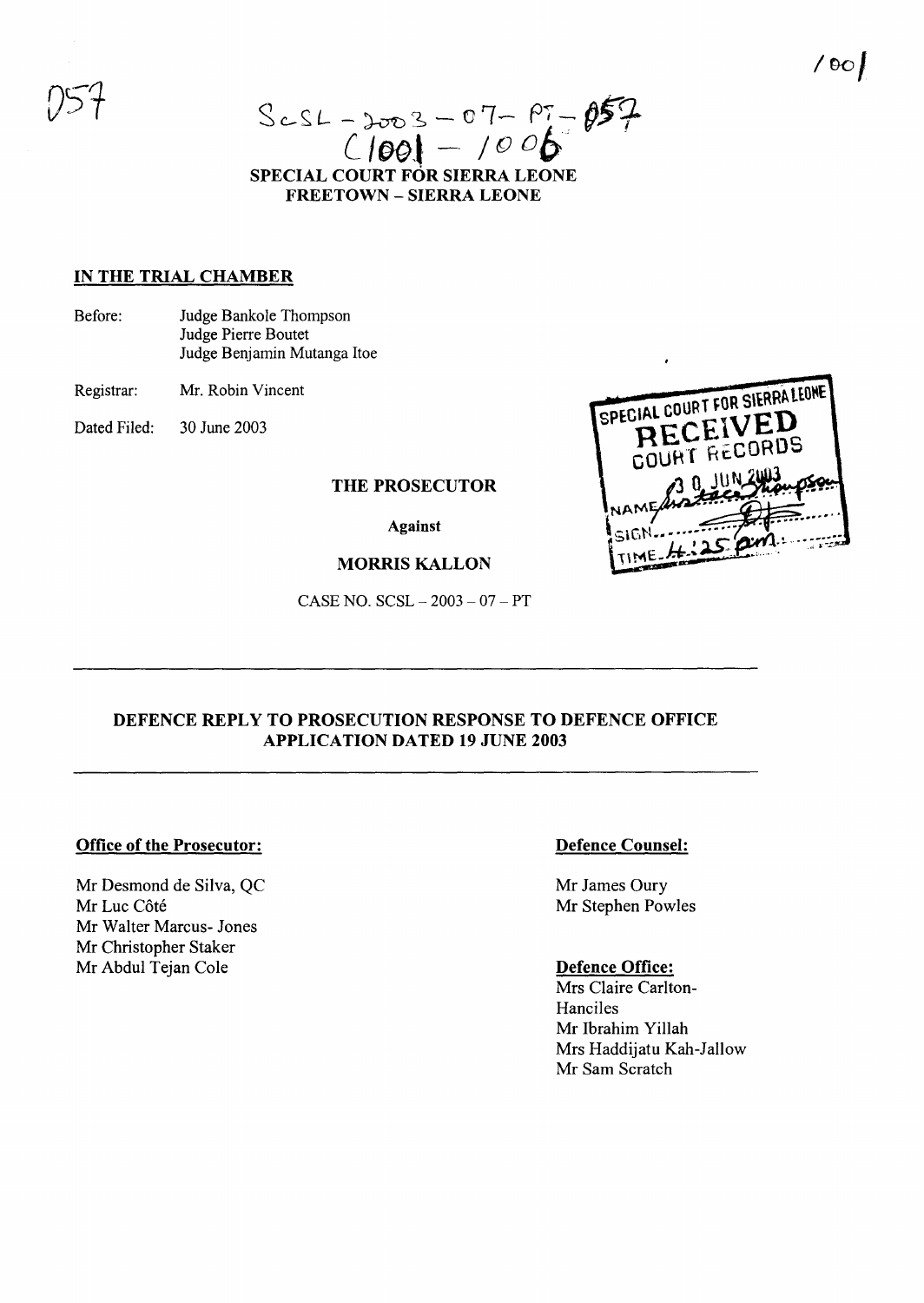# **I. INTRODUCTION**

- 1. On the 27 June 2003 the Prosecution filed a response to the "Defence Office's application for leave to submit *Amicus Curiae* Briefs" opposing the said application for the following reasons:
- 2. That the Defence Office no longer has standing to file submissions in this case, given that the accused has been assigned counsel
- 3. That the Defence Office cannot act as a lawyer for a party and at the same time make submissions before the Court as an independent third-party *amicus-curiae* or *intervenor* as in the Prosecution's submission the potential for conflict arises. In support the Prosecution relied on Rule 45 of the Rules of Procedure and Evidence and argues further that in performing its functions under Rule 45, the Defence Office acts for a party to the proceedings before the Court.
- 4. That for the Defence Office to now make submissions in this case in an independent capacity to contradict positions or arguments taken by the Accused would be potential conflict with the duties owed by a legal representative to a former client.
- 5. Further that the role of the Defence Office is to support counsel and not to act as a second defence team presenting its own arguments in a case independently of, or in addition to, the Accused's own lawyers.
- 6. The Prosecution further submitted that the Defence Office no longer has standing to present submissions in this case in view of the fact that the Defence has legal representation. In support, it referred to the *Milosevic case* which is attached as Annex 1 to the Prosecution's response and distinguished that case from the instant on account of the fact that there was no legal representation for the accused in the Milosevic case.
- 7. The Prosecution further stressed that in cases where organisations have been permitted to file *amicus curiae* submissions, the organisations concerned have been third parties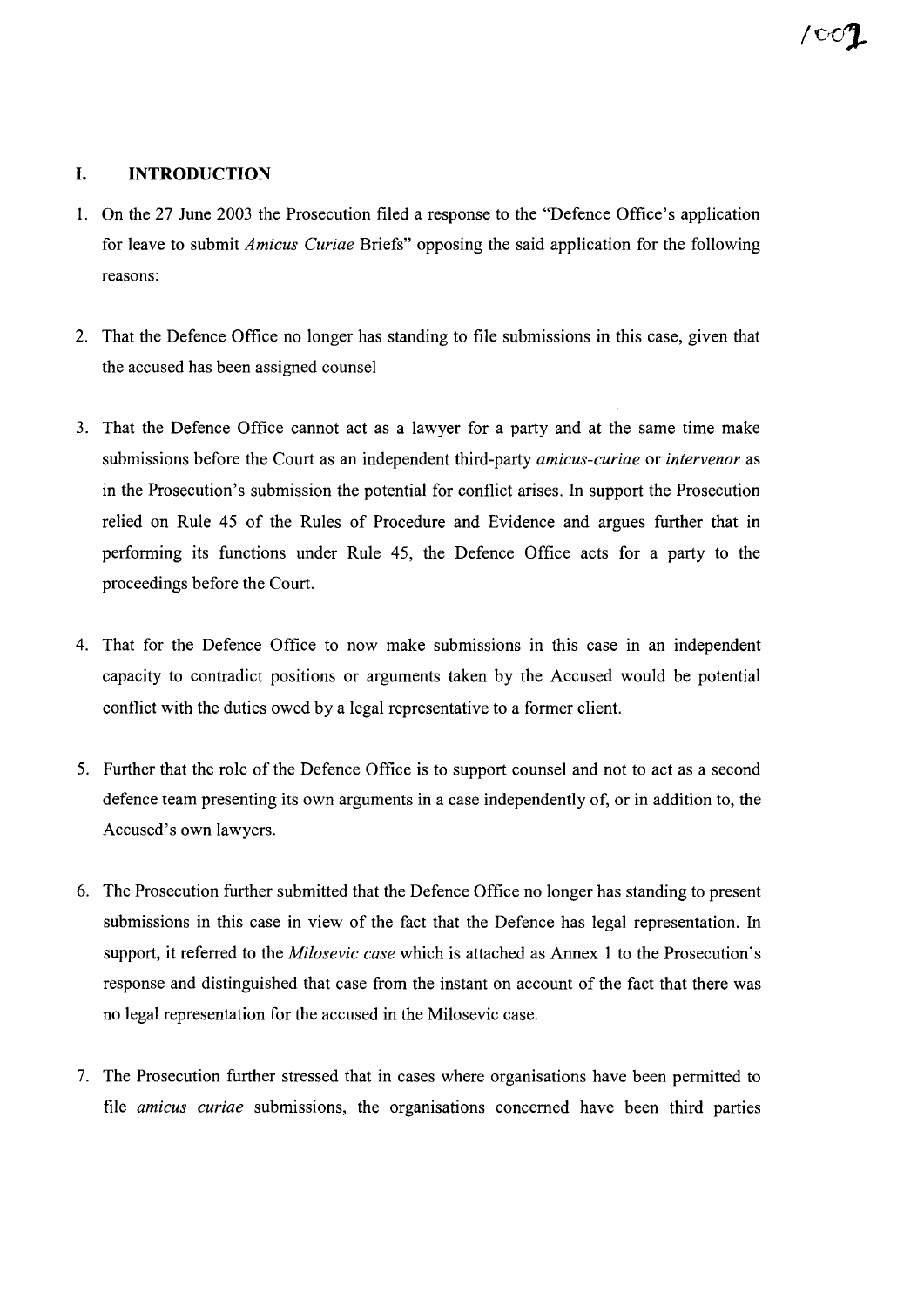independent of the Registry or the Tribunal. It further argued that in this case, the Defence Office is part of the Registry and cannot therefore file such submissions.

8. The Prosecution further argued that permitting the Defence Office to make such submissions would serve to make an undesirable precedent as this would lead to further delays in proceedings before the Court.

#### II. ARGUMENTS

## A. ROLE AND STANDING OF DEFENCE OFFICE

- 9. Rule 45 of the Rules of procedure and Evidence of the Special Court for Sierra Leone spells out the duties of the Defence Office which have been quoted in extensor by the Prosecution in its response (Page 2, para.4 of the Prosecution's Response). The role of the Defence Office is not as simplistic as has been submitted by the Prosecution confining same to providing initial legal advice and representation to accused persons and ensuring that the rights of suspects and accused persons are respected. The Defence submits that the role of the defence Office is much more complex and is metamorphosing depending on the circumstances of a particular case.
- 10. The Defence agrees with the prosecution that it has provided initial legal representation and advice to the accused in this case. Much as the Defence accepts that it has provided initial representation to the accused, the Defence however does not necessarily agree with the Prosecution's submission that its role is confined to providing initial legal advice and representation only. Nothing in Rule 45 and 74 of the Rules of Procedure and Evidence of the Special Court for Sierra Leone stops the Defence from filing *amicus curiae* submissions. For ease of reference rule 74 reads:

*A Chamber may,* if *it considers it desirable for the proper determination ofthe case, invite or grant leave to any State, Organisation or person to make submissions on any issue specified by the Chamber.*

11. The Question of the role of Defence Office when once an accused has been assigned counsel is not clear in the Rules of Procedure and Evidence and the Defence takes the view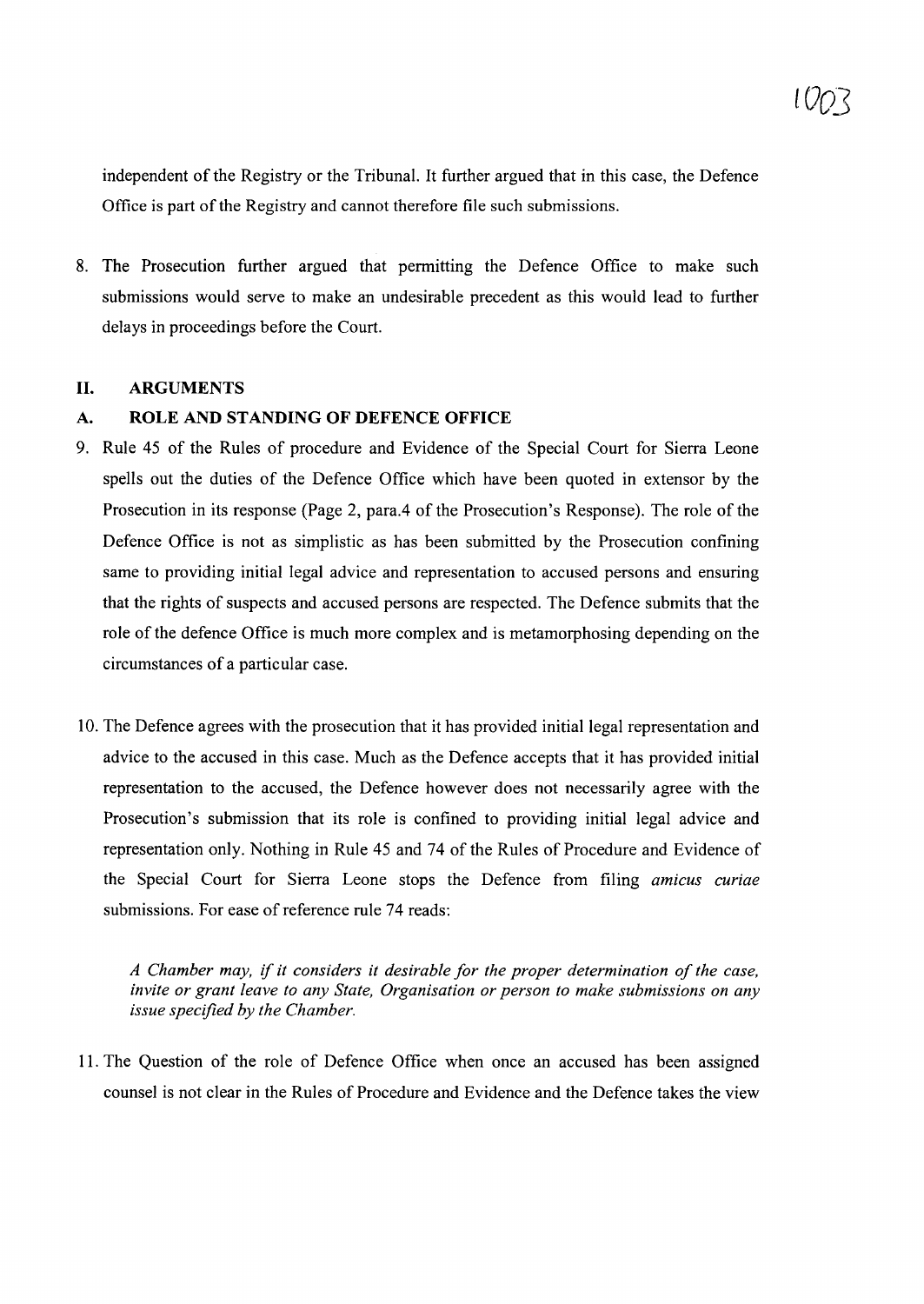# lDOlt

that "ensuring rights of accused persons" should be read effectively to mean that defence Office must ensure rights where important matters of law which tum on issues like jurisdictions arise. The Defence submits that the question of jurisdiction falls properly within the parameters of the rights of the accused and by necessary implication covered by Rule 45 of the Procedure and Evidence of the Court.

12. It should be pointed out that the issue of amnesty is a significant one which may have important implications for not only the rights of the accused but also the future of proceedings before the Court. It is submitted that in order to uphold the integrity and legitimacy of proceedings before the Court such, an application by the Defence Office should be granted. The issue of amnesty is crucial that it may not only ensure respect for the legitimacy of proceedings before the Court but also ensures that the Defence Office with its present resources (human) available can respect the accused's human rights of challenge to jurisdiction and in the process contribute to developing the jurisprudence of the Court. The Defence Office in this reply will seek direction on defining its role and standing after assignment of counsel.

# **B. THE PROSECUTION HAS NOT DEMONSTRATED HOW A POTENTIAL CONFLICT MAY ARISE**

- 13. The defence has several functions which are not clearly borne out in the Rules of Procedure and Evidence. In addition to its legal duties of proving initial legal advice and representation to accused persons, the Office also performs administrative functions which have to do with assignment of counsel and the attendant administrative issues that flow from same.
- 14. The Prosecution in its response also argued for the Defence to now make submissions in this case in an independent capacity to contradict positions or arguments taken by the Accused would be potential conflict with the duties owed by a legal representative to a former client. This would in the estimation of the Office amounts to an unjustifiable prediction as to the nature of submissions to be filed. The Defence respectfully submits that the question of amnesty raised in the Defence's application does not touch on the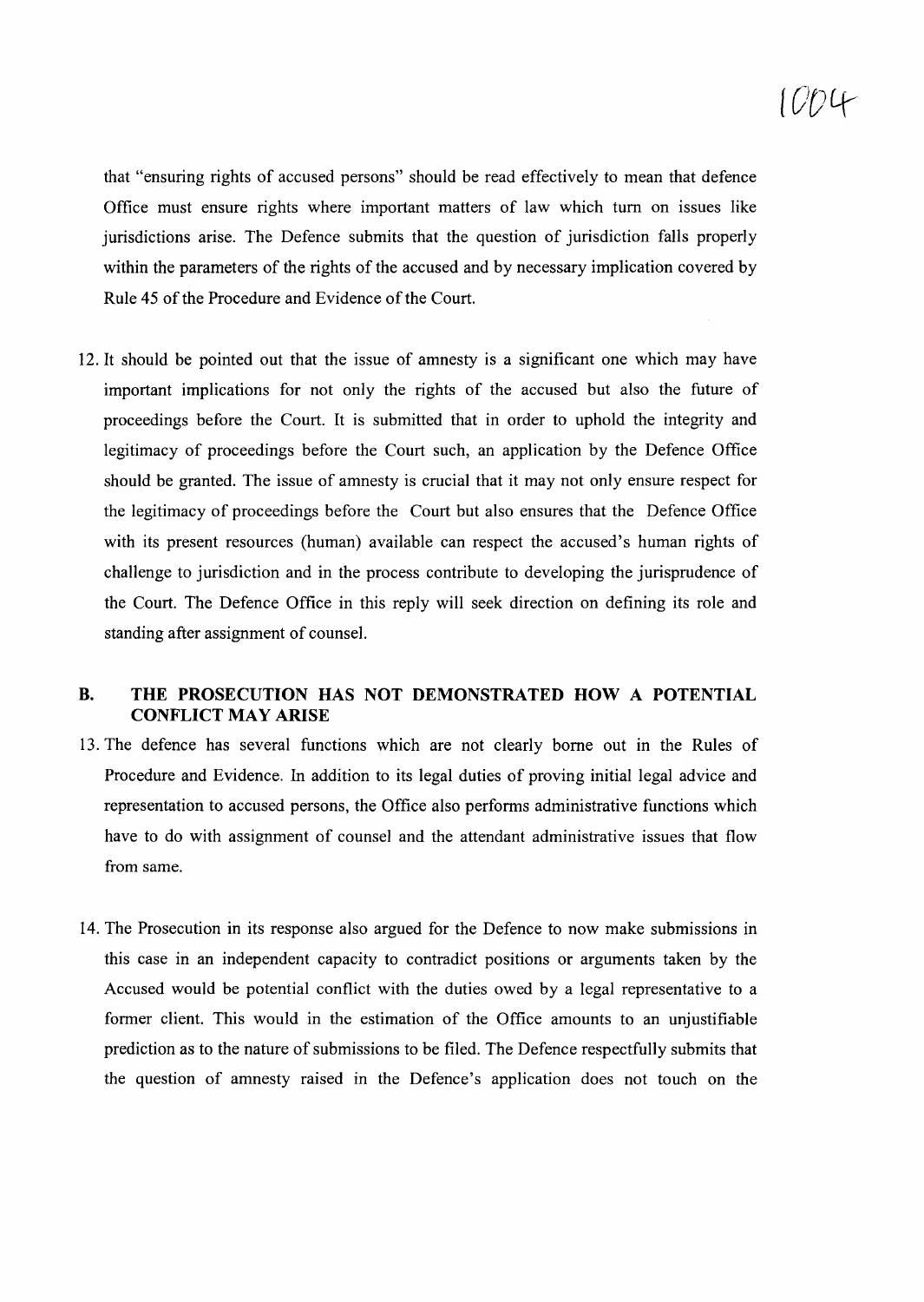substantive issues that arise in the case but is a general question of law and is common knowledge to all parties in these proceedings.

15. The Office will seek direction from the Chamber on the question of "who determines conflict of interest and when does conflict of interest arise". It is the view of the Defence Office that the question of conflict of interests arises when issues touching and concerning facts in issue in a particular case arises and can only be determined by the Chamber. The Defence Office has carefully not intermeddled in case where surely conflicts of interest would arise such as receiving disclosures etc. It is submitted that the question raised in the Defence application is one of jurisdiction which does not in any way prejudice any other accused as it turns on a general question of law having to do with the power of this court to try accused persons for crimes pre-dating 7 July 1999 and nothing more. How does such an issue conflict with the interest and rights of other accused have not been demonstrated by the Prosecutor?

# C. **THE ISSUE OF INDEPENDENCE OF AMICUS FROM THE REGISTRY AND** THE COURT

- 16. The Prosecution submitted that in cases where organisations have been permitted to file *amicus curiae* submissions, the organisations concerned have been third parties independent of the Registry or the Tribunal. The prosecution further argued that in this case, the Defence Office is part of the Registry and cannot therefore file such submissions. What the Prosecution failed to do is to show a clear jurisprudence stating that only third party independent of the Court are permitted to file such briefs. It is submitted that such has been the practice in other tribunals because there exists no Defence Office in same as is the case with Special Court. The Milosevic case was merely cited by the Defence Office to establish the use of *amicus curiae* in international proceedings. It is argued here that should there have been in existence a Defence Office in the ICTY, the Chamber should have invited same as *amicus curiae.*
- 17. It is submitted further that should those Tribunals have been faced with the question the Chamber is presently faced with and there exists a Defence Office, their views would have been different as the submissions of this Office would in no way be prejudicial to either